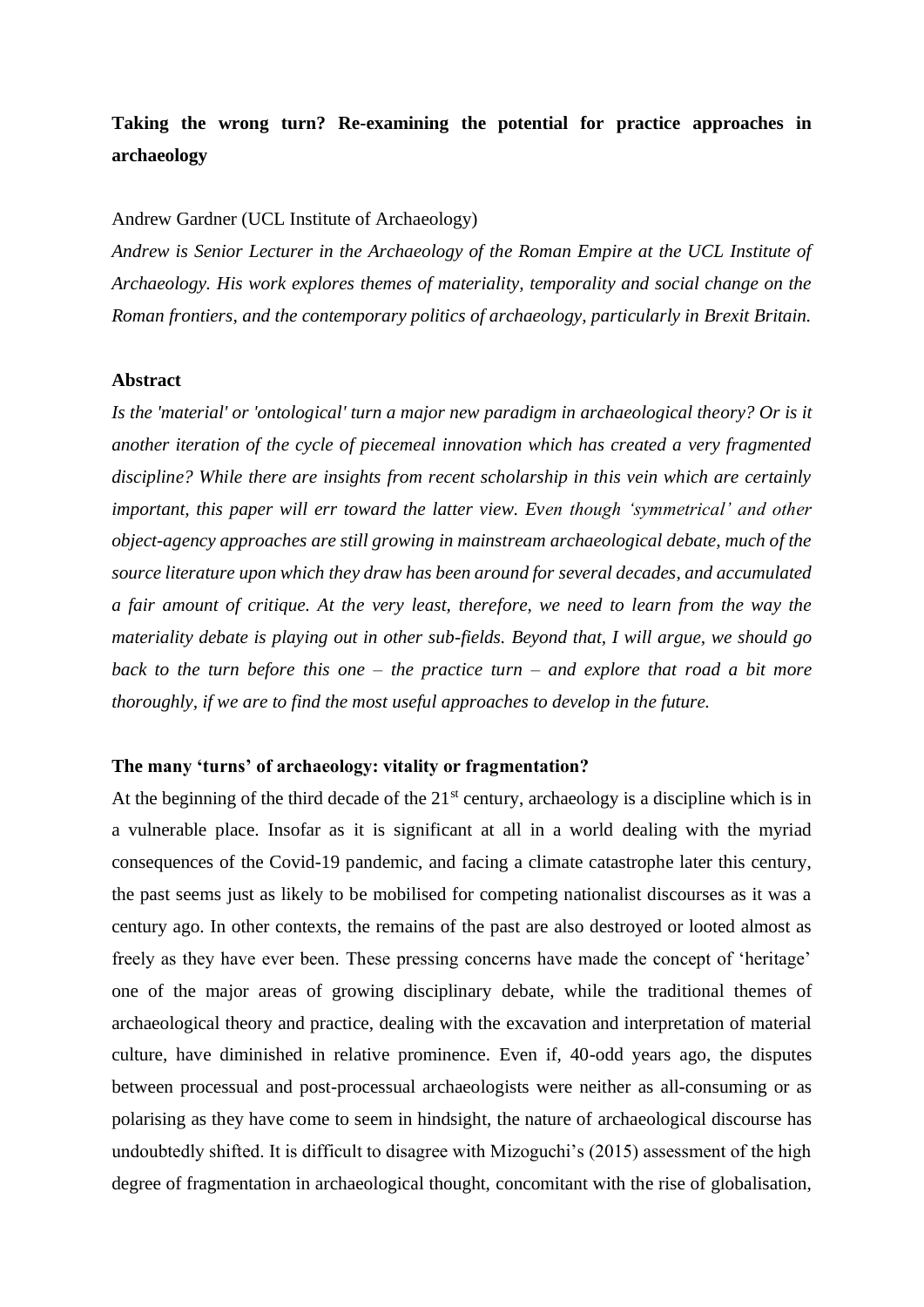to which trend the academic and other centres of the production of archaeological thinking are closely connected (cf. Rosenzweig 2020). One of the chief questions to be pursued in this paper is whether post-humanist approaches offer remedy to this situation, or derive from it, and perhaps exacerbate it; from this, the question of how to most effectively mobilise archaeology naturally flows.

In reflecting on the broad patterns in the development of theoretical debate in our discipline, I am not emphasising particular flaws (or benefits) of post-humanist approaches, which are more than sufficiently covered in other papers in this collection. What I am seeking to do is to place the emergence of this approach in some context, and from that argue that there are other perspectives, which seem to have been discarded, which are more suitable for archaeology to speak meaningfully to contemporary concerns. Fragmentation characterises that context, and it has been developing within archaeological theory for a long time. Our discipline is sufficiently diverse in the problems presented by the varying evidence for human life across the globe that it has never been a particularly coherent one, as David Clarke recognised, for his time, a generation ago (1973). The New Archaeology promised more unity, as indeed is being offered again with the influx of new scientific methods into archaeology right now (Kristiansen 2014; cf. Nilsson Stutz 2018), but at least in the former case that promise was not fulfilled. The disagreements between various of the chief proponents of the New Archaeology (e.g. Binford 1981; Schiffer 1985; cf. Flannery 1982) show that this process was not just linked to the postprocessual critique, with its array of diverse inspirations, but was embedded within the flawed heart of the processual revolution. Since the 1980s, of course, such fragmentation has only increased, with the contradictions between different strands of post-processualism (e.g. Shanks 2008) begetting further branching approaches within the 'Interpretive' tradition, and an equally complex topography among those maintaining the 'Evolutionary' tradition (e.g. Bentley et al. 2008), alongside all kinds of further bifurcations and interactions between the different lineages of archaeological thought (cf. e.g. Hegmon 2003; Johnson 2006). While there have been attempts to explain this process itself using an evolutionary framework (O'Brien et al. 2005), I think it would make an ideal case-study for a structurationist account that explores the dynamic roles of researchers and institutions over time and considers the political forces driving us to keep seeking new theoretical directions. Suffice it to say here, though, that this background helps to situate the recent material/ontological turn and consider what it could, and what it cannot, do for our discipline.

And this is a key point; it is still 'our' discipline – a broad-based and increasingly inclusive one. The positive view of these developments is that we have succeeded in achieving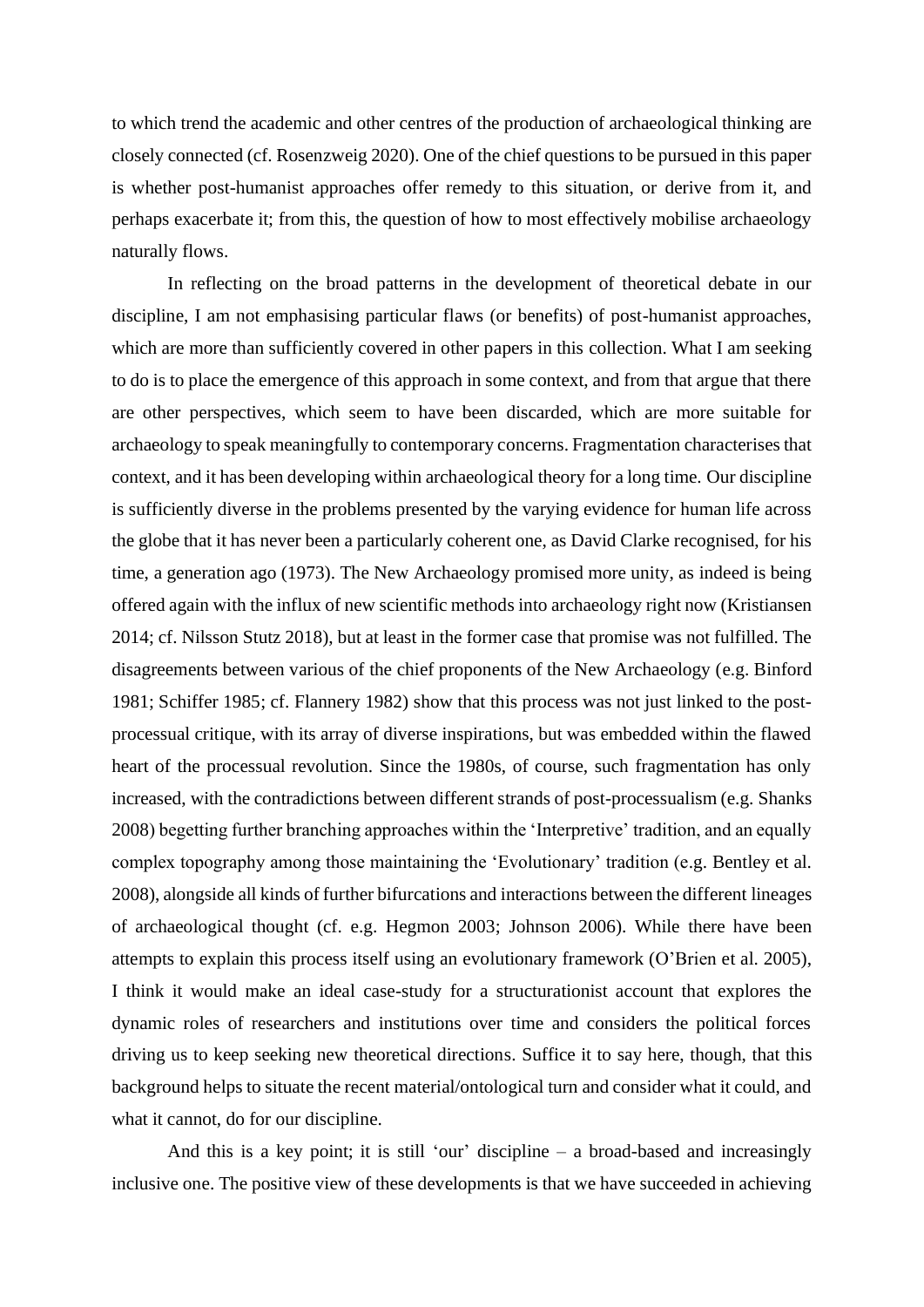a pluralistic, discursive disciplinary space which accommodates a wealth of intellectual strands and which is capable of regular renewal, without particularly undermining our ability to respect each other's identity as archaeologists (cf. Johnson 2020: 278-81). To return again to David Clarke, archaeology remains "what archaeologists do" (1973: 6). I would certainly adhere to this position. And yet, there remains a doubt that the divergences over the very subject of our discipline are becoming so great that not only are the dialogues within our field in jeopardy, but our ability to answer the calls of our time is seriously compromised. The question of whether we are the discipline of things, or of people, goes back to the early days of archaeology's loss of innocence (e.g. Wheeler 1954: 2). It took a good deal of effort to get to the point where knowledgeable human actors were allowed to take their place at the centre of archaeological interpretation (e.g. Hodder 1985; cf. Díaz de Liaño del Valle and Fernández-Götz, this volume). Has their time already passed, just when we need to communicate to the world that history is not simply a parade of different ethnic groups whose rise and fall leads inevitably to the present, but was an open-ended reality which could have been otherwise? And have we, in the rapid turnover of ideas that has fuelled the fragmentation of the intellectual core of our discipline, seriously worked through all of the ways in which we might emancipate the people of the past from our reliance on the things that lead us to them? I have (Gardner 2003), and do, appreciate insights from the material/ontological turn about the role of the object-world in the development of human subjects, but I think we need to defend humanism in the present by securing the gains that were made in re-humanising archaeology in the 1980s and seeing through some of the ideas that helped us get there. In particular, the turn before the material turn – the practice turn – deserves deeper consideration as a way of understanding the interactions of people and things through the lens of action.

Before expanding on this in the second half of this contribution, some of the drawbacks of fragmentation need to be noted. Several other papers in this collection outline the key contours of broadly post-humanist approaches as they have been developing in archaeology for the last two decades or so, so there is no need here for me to recapitulate the key tenets of symmetrical archaeology, entanglement theory or assemblage theory – or potential problems with them (see also e.g. Johnson 2020: 151-4; Lindstrøm 2015; Ribeiro 2016, 2018; Van Dyke 2015). The diverse strands of the material turn (see esp. Crellin and Harris, this volume) all draw upon different bodies of work, often linked to key thinkers outside of archaeology in philosophy, Science and Technology Studies, anthropology, and so forth, as is entirely normal practice in theoretical archaeology. Paradoxically, though, at least some do so in service of shaping a supposedly distinctive vision of archaeology as the discipline of things (e.g. Olsen et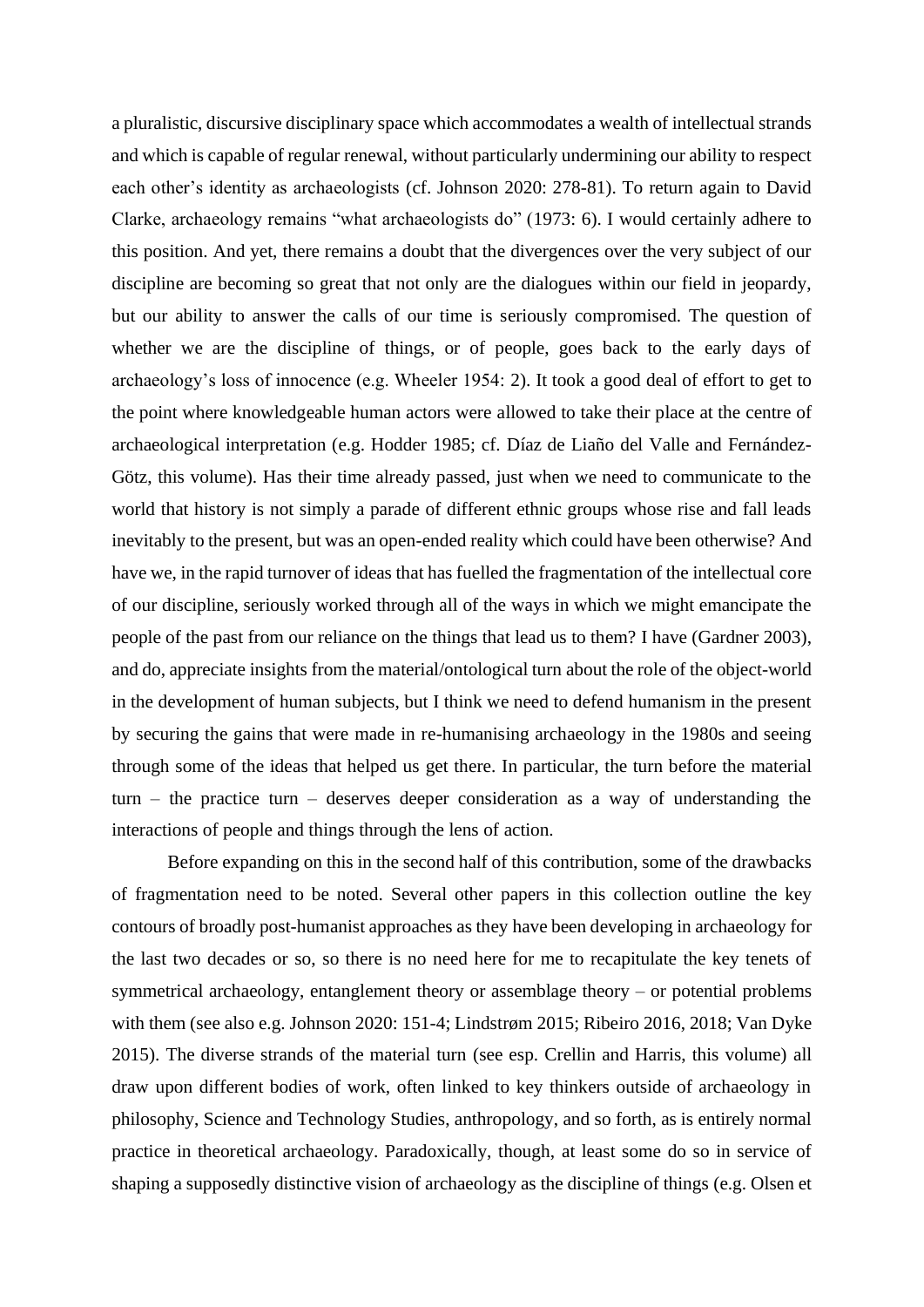al. 2012). This is an interesting situation, because while some of the material culture studies scholars in the influential school based in Anthropology at UCL were indeed archaeologists earlier in their careers, much of the other literature on the wider material turn in, say, sociology, does not make much reference to archaeology (e.g. Dant 1999; Matthewman 2011; Preda 1999) – again, a common enough phenomenon whereby archaeology imports but does not seem to export (cf. Lucas 2015). Moreover, the work of many of those influential writers in STS or other fields has already been subject to extensive discussion or critique before being adopted in archaeology (see e.g. Bloor 1999; Elam 1999; Jones 1996; Vandenberghe 2002), where that critique is often omitted from the debate. Again, this is not a problem confined to posthumanist approaches, and indeed can be seen as a trend since the 1960s, with approaches as diverse as logical positivism, critical theory and, indeed, practice theory, suffering from some degree of the same affliction. One solution would be to work at ideas for much longer before moving on to the next, spending more time on the interdisciplinary engagement necessary to calibrate their fit with archaeology more effectively, and that is what I argue below for practice theory. What is particularly ironic in the case of post-humanist approaches, though, is that archaeologists had just begun to move more fully from objects to people right at the time that the material turn started to developed in other disciplines, in the 1980s. To now be seduced by this material turn is, in my view, a move which actually takes archaeology backwards, and not forwards. Archaeology had been developing from material determinism to a more balanced view of the relations between things and people, thanks to the incorporation of social theory, and that direction is worth continuing with, as I believe it constitutes a position from which we can make real contributions to other fields, and wider debates across society.

## **Back to the practice turn: relationality, interaction, and human agency**

Of course, that requires us to back-track to a turn we had already taken. Though perhaps not articulated explicitly as a 'practice turn' in the 1990s, the influence of Giddens' structuration theory and Bourdieu's theory of practice was at its peak then, prior to the critique which developed of the supposed deficiencies in the model of agency those theories deployed (see e.g. Dornan 2002; Gardner 2011 for overviews). While in many ways that period of archaeological thought was subject to the same problems I've just described, needing to better take on board the extensive critical literature surrounding structuration theory, for example, I also believe that a lot of the archaeological critique which developed into the ontological turn rested on over-simplified caricatures of the principles of structuration theory and related approaches. This much is revealed, indeed, in the way that so much of that debate was framed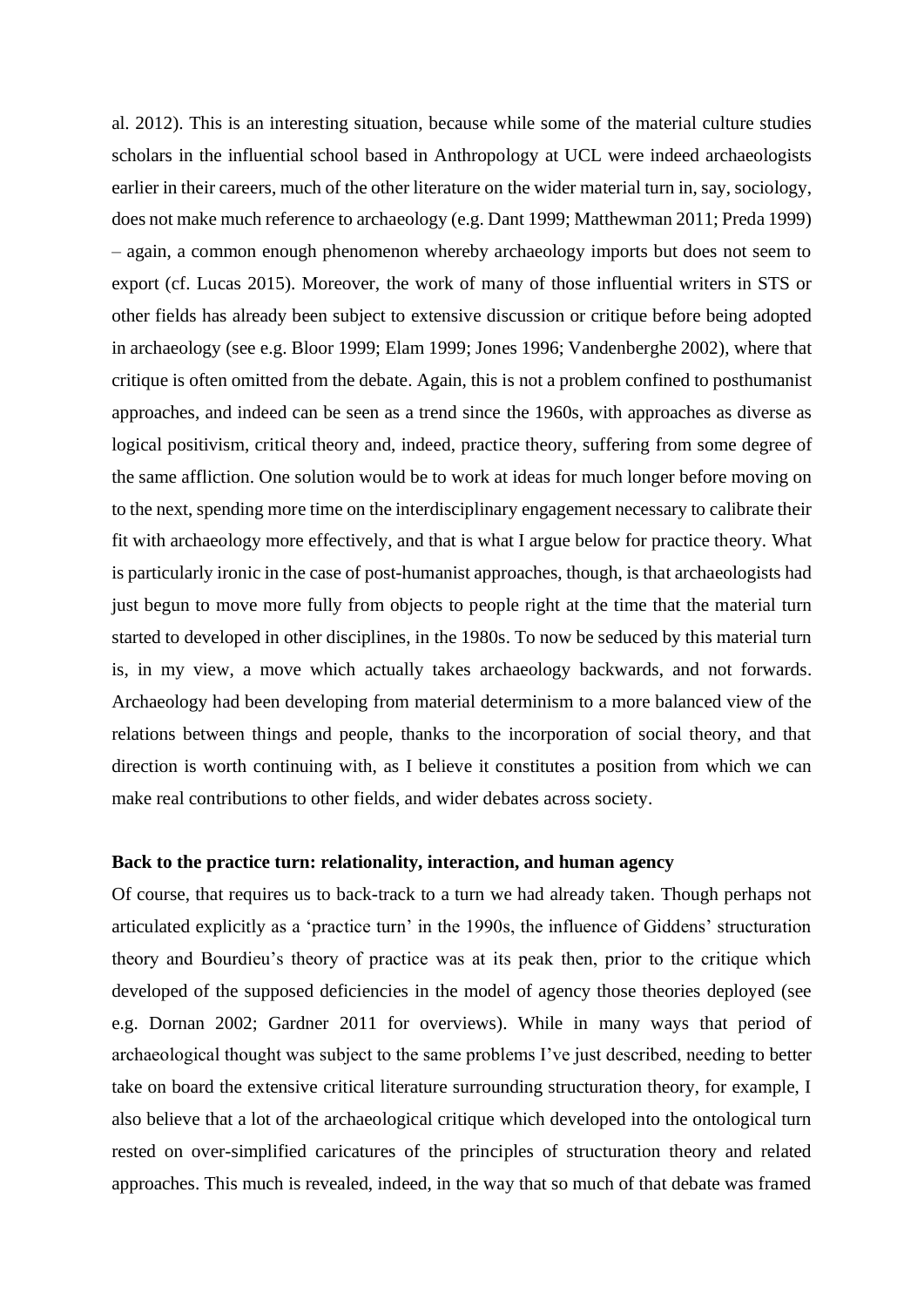around problems with defining 'agency', when structuration theory was never just a theory of agency, and the whole idea of 'agency theory' is something of a misnomer (Gardner 2011; Joyce and Lopiparo 2005). Structuration, like other approaches within the practice tradition, is about relationships, and what those relationships do to define different kinds of entities over time and through action. The practice tradition is a deep and rich one, with roots in Marxism and in the much more neglected (in archaeology) school of Pragmatism, within which context theorists such as George Herbert Mead were talking about the social nature of objects and their role in the constitution of the self a century ago (e.g. Mead 2002; McCarthy 1984; Shalin 2000). It is also a living tradition which continues to develop in a wide range of disciplines (e.g. Nicolini 2012; Orlikowski 2000; Reckwitz 2002; Schatzki 2006; Simpson 2009). What it offers to archaeology is considerable (e.g. Fewster 2014; Lightfoot et al. 1998; Saitta 2003), in being able to both facilitate our understanding of material practices in the constitution of historicallyspecific agents and their societies, and also to understand our own disciplinary practice within contemporary organisations like universities. What is required to deliver on this promise is nothing more elaborate than patience. Yet patience is precisely what our condition of fragmentation discourages.

This, then, is where we need archaeologies that 'do work' (to borrow a Pragmatic principle) and do so over a prolonged period of time, engaging deep debate and deep research that must involve lots of people in collaboration. This of course involves the plurality of approaches which are current in archaeological thinking today, including post-humanist ones – not least because we often share a commitment to similar values (cf. Caraher 2019; Crellin and Harris, this volume) – yet in a new way of working which is not dismissive of previous traditions but is rather interested in their interactions and their undiscovered possibilities. The practice tradition has a strong claim to be part of such an enterprise, not least because it offers ways of actually informing the conduct of the enterprise itself, through theories of how communities of practice take shape (e.g. Wenger 1998; cf. Gardner 2016). More specifically, the practice turn achieved many of the things that advocates of the material turn have called for, without abandoning an ethical humanism, within which intentionality plays an important role (cf. Ribeiro 2018), nor surrendering the critical analysis of ideologies, present or past. The idea that humans emerge as distinctive because of their material relationships is neither new nor incompatible with 'humanist' notions of agency, structure and practice as the building blocks of an analytically-useful social theory. Indeed, Marx argued for much of that (cf. McGuire, this volume), and the insights of the likes of Mead, William James and Erving Goffman echo these points and have shaped what are, to me, some of the most interesting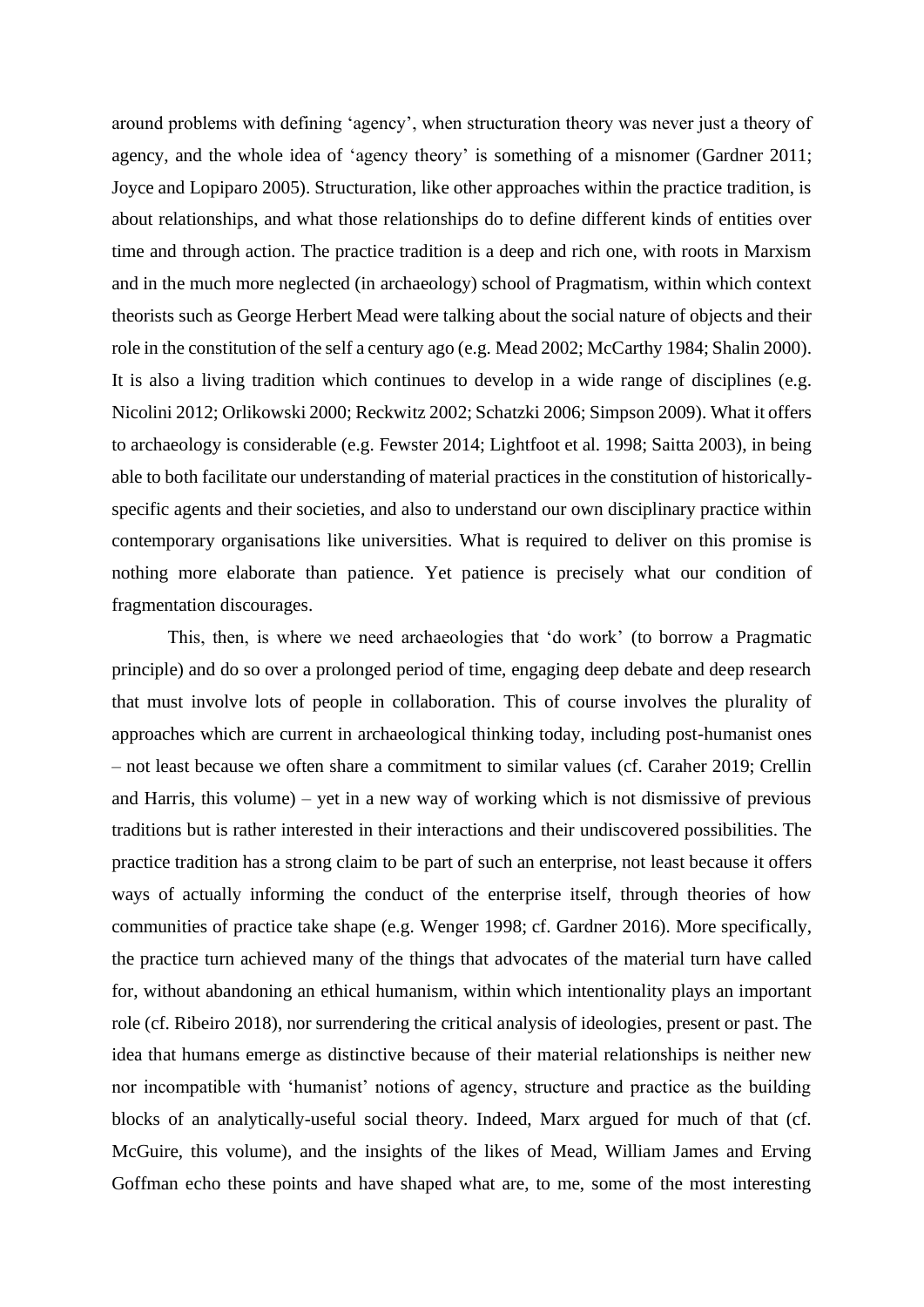discussions of the material and historical constitution of human agency (e.g. Dunn 1997; Emirbayer and Mische 1998; Schatzki 2010; Shalin 2000). Placing practice at the heart of theory makes it relational, interactive, and dynamic, but does not give up on inequality, power or embodied selfhood.

In doing so, I believe that the practice tradition gives archaeology tools to work with, both in relation to the past, and the present. Rather than asking us to assume an eternal or universal type of human agent, it enables us to investigate the co-creation of human actors and the physical and social structures they inhabit, placing considerable emphasis on temporality and the continual *process* of that co-creation, in action. Reinvigorating apparently static and palimpsest archaeological patterns with some temporal dynamism has been a perennial problem (cf. Gardner 2012), but it can be achieved by taking the imaginative leap of viewing those patterns in terms of activities, charting the variation of those activities in terms of routines – or breaks from them – and then considering these as constituting different forms of power and identity. The potential for such approaches to unlock historically and culturally specific intersections of agency and structure is highlighted by their application in culture-contact situations. In a notable early study making explicit use of a practice framework, Kent Lightfoot, Antoinette Martinez, and Ann Schiff (1998) examined diachronic material and spatial patterns at Fort Ross, California, a Russian colony incorporating members of indigenous groups from California and Alaska. Focussing on interethnic households combining Alaskan men and Californian women, living within the structures of the Russian colonial authorities which superficially regulated many aspects of life, including identity categories, the authors chart how these structures were reproduced and transformed via daily routines. By examining the continuity and change in activities like food preparation and consumption, rubbish disposal, and everyday labour, persistent and novel traditions can be defined and linked to the specific historical agency of the people living in this location. More recently, my work on frontier regions in Roman Britain (Gardner 2017a, 2017b) compares regional patterns in boundarymaking and boundary-crossing practices. Similarly examining the evidence of everyday activities, I link the localisation of traditions in military and other sites to the political fragmentation of the later Roman state, against which trend considerable ideological effort was directed. This work explicitly addresses the materiality of practices as constituting dynamic agents and structures, and relates this to the political present, where the legacy of imperialism casts a long shadow over events like the EU referendum in the UK. Analysis of the dynamics of power and hierarchy in the Roman empire is surprisingly underdeveloped (cf. Fernández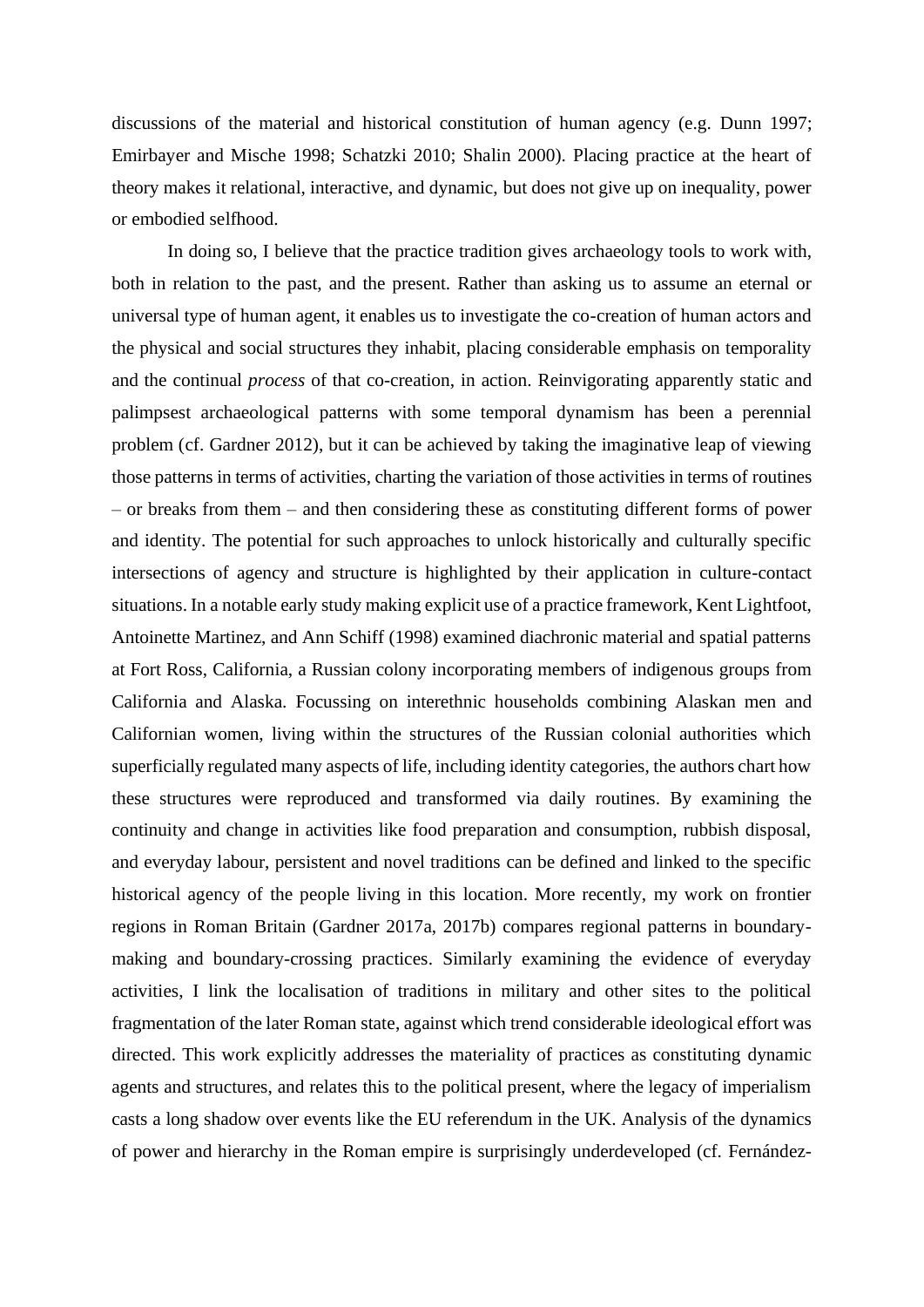Götz, Maschek and Roymans 2020), yet seems an ever more urgent project in the context of the contentious world in which we live.

These brief examples illustrate, I hope, some of the potential of archaeological applications of practice approaches, and there is much still to be mined, both within the specific bodies of theory that did enjoy some popularity in archaeology, like structuration theory, and others yet to be embraced. Thus, while Pragmatism in its classical sense has had very patchy attention in our discipline (e.g. Gaffney and Gaffney eds. 1987; Preucel and Mrozowski 2010; Preucel, this volume), its principles, as well as those of Marxism (McGuire, this volume), seem to me to offer ways of working on the problems outlined at the beginning of this paper, through working on our own labour, resolving some of the conditions of our fragmentation, and thus mobilising archaeology more effectively in the world today (e.g. Agbe-Davies 2018; McDavid 2000). I cannot see the same potential in post-humanist approaches, but I certainly respect the views of those who do, and the dialogue encapsulated in this *Cambridge Archaeological Journal* special issue is exactly what we need more of. Ultimately, there is not a universal paradigm which holds all of the answers for archaeology, because no such thing can satisfy all archaeologists. The important thing is that we get better at theoretical work in our discipline, furthering as much affinity for interdisciplinary projects as have been observed recently in more scientific domains (Nilsson Stutz 2018), and communicating readily across boundaries between theoretical traditions and, perhaps, even between ontologies. Listening to each other and working together to improve our theoretical practice would be a worthy response to the post-humanist challenge.

## **Acknowledgements**

Many thanks to my special issue collaborators, Manuel Fernández-Götz, Guillermo Díaz de Liaño del Valle, and Oliver Harris, for shouldering many of the burdens in putting this collection together, and for advice on this paper – and also to the referees, and John Robb in the latter regard. Thanks also to numerous friends and colleagues, of diverse views on agency and post-humanism, for conversations which have contributed to this work, including Kerstin Hofmann, Matthew Johnson, Lisa Lodwick, Astrid Van Oyen, Bill Sillar and Tobias Kienlin.

# **References**

Agbe-Davies, A.S. 2018. Laboring under an illusion: aligning method and theory in the archaeology of plantation slavery. *Historical Archaeology* 52: 125-139.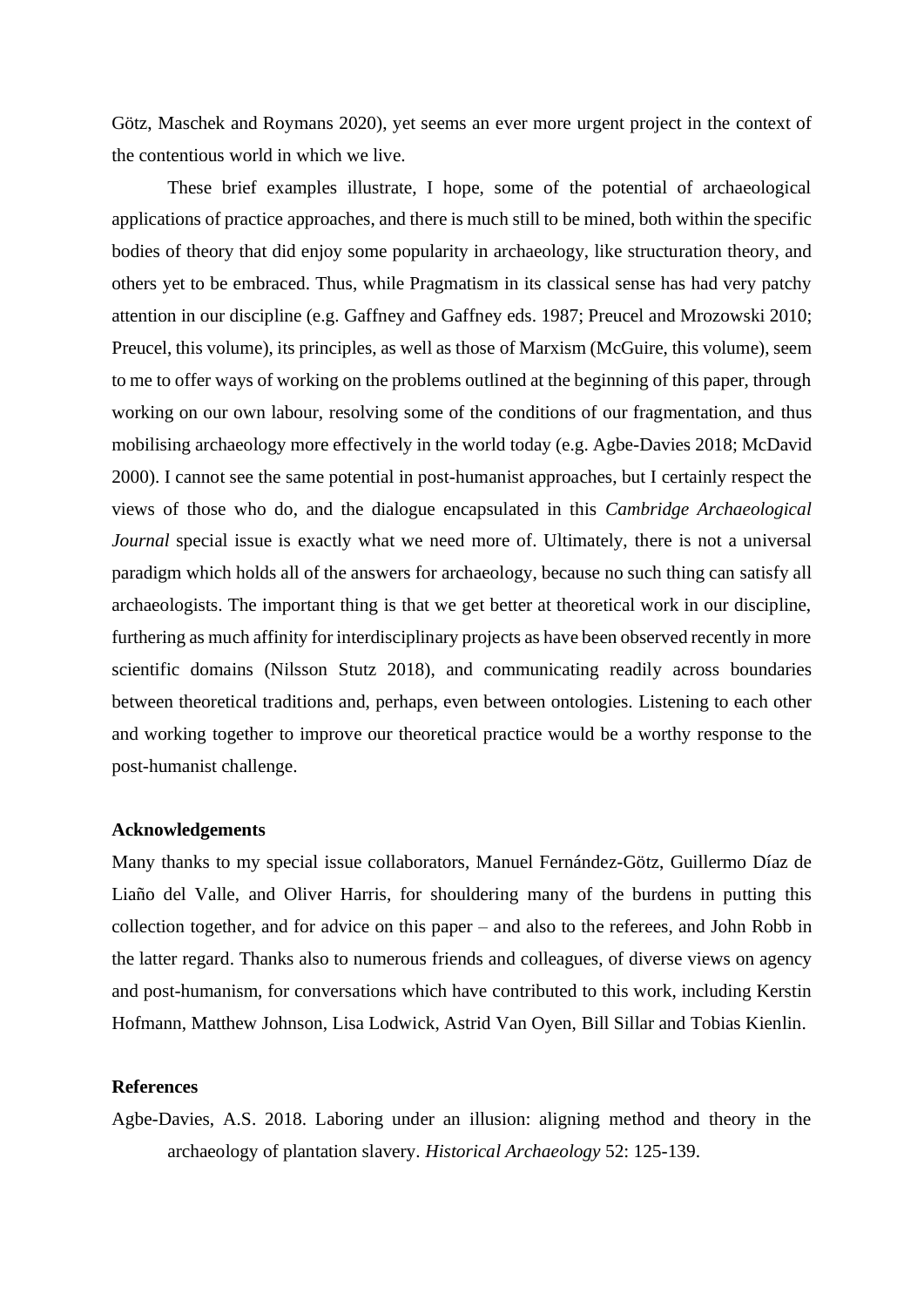- Bentley, R.A., Lipo, C., Maschner, H.D.G., and Marler, B. 2008. Darwinian archaeologies. In R.A. Bentley, H.D.G. Maschner and C. Chippindale (eds.) *Handbook of Archaeological Theories*, 109-132. Walnut Creek: AltaMira Press.
- Binford, L.R. 1981. Behavioural archaeology and the 'Pompeii premise'. *Journal of Anthropological Research* 37: 195-208.
- Bloor, D. 1999. Anti-Latour. *Studies in the History and Philosophy of Science* 30(1): 81-112.
- Caraher, W. 2019. Slow archaeology, punk archaeology, and the 'archaeology of care'. *European Journal of Archaeology* 22(3): 372-385.
- Clarke, D.L. 1973. Archaeology: the loss of innocence. *Antiquity* 47: 6-18.
- Dant, T. 1999. *Material Culture in the Social World*. Buckingham: Open University Press.
- Dornan, J.L. 2002. Agency and archaeology: past, present, and future directions. *Journal of Archaeological Method and Theory* 9: 303-29.
- Dunn, R.G. 1997. Self, identity and difference: Mead and the postructuralists. *The Sociological Quarterly*, 38(4): 687-705.
- Elam, M. 1999. Living dangerously with Bruno Latour in a hybrid world. *Theory, Culture & Society* 16(4): 1-24.
- Emirbayer, M. and Mische, A. 1998. What is agency? *American Journal of Sociology* 103(4): 962-1023.
- Fernández-Götz, M., Maschek, D. and Roymans, N. 2020. The dark side of the empire: Roman expansionism between object agency and predatory regime. *Antiquity* 94 (378), 1630- 39.
- Fewster, K. 2014. On practice. In A. Gardner, M. Lake and U. Sommer (eds) *The Oxford Handbook of Archaeological Theory*. Oxford: Oxford University Press.
- Flannery, K.V. 1982. The golden Marshalltown: a parable for the archaeology of the 1980s. *American Anthropologist* 84: 265-78.
- Gaffney, C.F. and Gaffney, V.L. (eds) 1987. *Pragmatic Archaeology: theory in crisis?* Oxford: B.A.R. British Series 167.
- Gardner, A. 2003. Seeking a material turn: the artefactuality of the Roman empire. In G. Carr, E. Swift and J. Weekes (eds.) *TRAC 2002: Proceedings of the 12th Annual Theoretical Roman Archaeology Conference*, 1-13. Oxford: Oxbow Books.
- Gardner, A. 2011. Action and structure in interpretive archaeologies. In E. Cochrane and A. Gardner (eds.) *Evolutionary and Interpretive Archaeologies. A dialogue*, 63-82*.* Walnut Creek: Left Coast Press.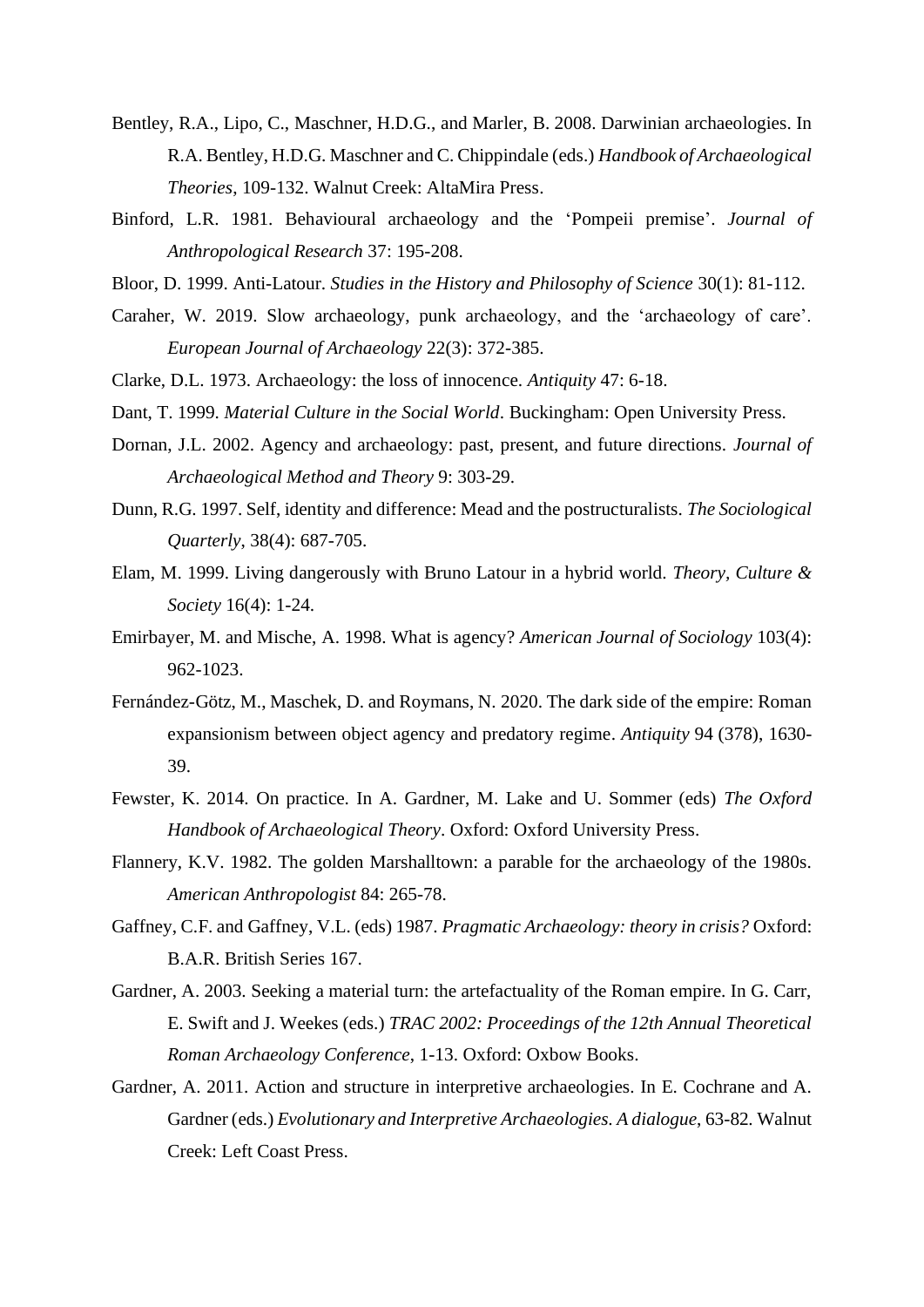- Gardner, A. 2012. Time and empire in the Roman world. *Journal of Social Archaeology* 12.2, 145-66.
- Gardner, A. 2016. Debating Roman imperialism: critique, construct, repeat? In M.J. Mandich, T.J. Derrick, S. Gonzalez Sanchez, G. Savani and E. Zampieri (eds) *TRAC 2015: Proceedings of the 25th Annual Theoretical Roman Archaeology Conference*, 1-14. Oxford: Oxbow Books.
- Gardner, A. 2017a. Brexit, boundaries, and imperial identities a comparative view. *Journal of Social Archaeology*, 17.1, 3-26.
- Gardner, A. 2017b. Roman Britain from the outside: comparing western and northern frontier cultures. In S. González Sánchez and A. Guglielmi (eds.) *'Romans' and 'Barbarians' beyond the Frontiers: Archaeology, ideology and identities in the North*, 34-47. Oxford: Oxbow Books (TRAC Research Papers).
- Hegmon, M. 2003. Setting theoretical egos aside: issues and theory in North American archaeology. *American Antiquity* 68: 213-43.
- Hodder, I. 1985. Post-processual archaeology. In M. Schiffer (ed.) *Advances in Archaeological Method and Theory*, Vol. 8, 1-26. New York: Academic Press.
- Johnson, M. 2006. On the nature of theoretical archaeology and archaeological theory. *Archaeological Dialogues* 13(2): 117-32.
- Johnson, M. 2020. *Archaeological Theory: an Introduction* (3rd edition). Oxford: Wiley-Blackwell.
- Jones, M.P. 1996. Posthuman agency: between theoretical traditions. *Sociological Theory* 14(3): 290-309.
- Joyce, R.A. and Lopiparo, J. 2005. Postscript: doing agency in archaeology. Journal of *Archaeological Method and Theory* 12(4): 365-374.
- Kristiansen, K. 2014. Towards a new paradigm? The third science revolution and its possible consequences in archaeology. *Current Swedish Archaeology* 22: 11-34.
- Lightfoot, K.G., Martinez, A. and Schiff, A.M. 1998. Daily practice and material culture in pluralistic social settings: an archaeological study of culture change and persistence from Fort Ross, California. *American Antiquity* 63(2): 199-222.
- Lindstrøm, T.C. 2015. Agency 'in itself'. A discussion of inanimate, animal and human agency. *Archaeological Dialogues* 22(2): 207-238.
- Lucas, G. 2015. The mobility of theory. *Current Swedish Archaeology* 23, 13-32.
- Matthewman, S. 2011. *Technology and Social Theory*. Basingstoke: Palgrave Macmillan.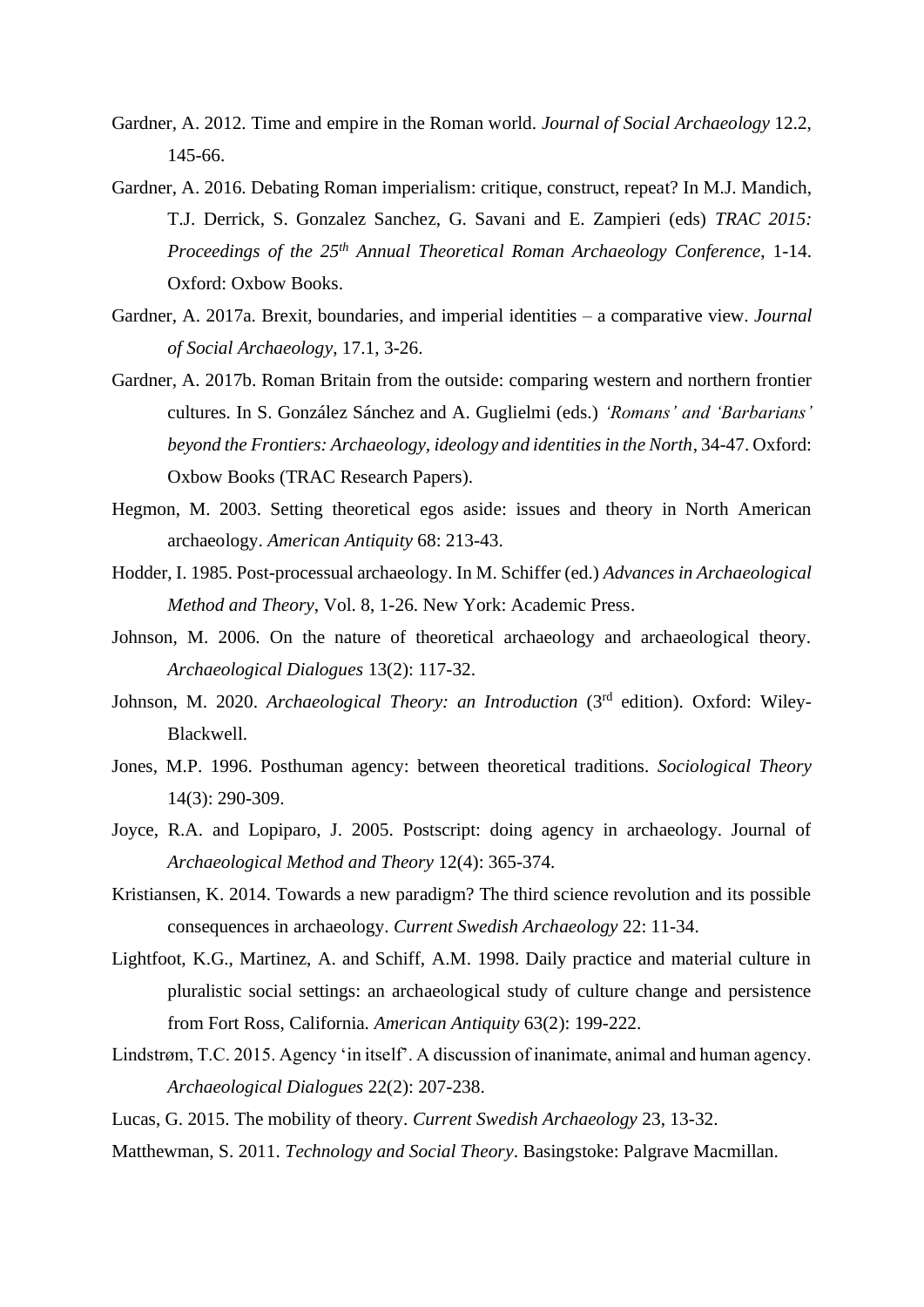- McCarthy, E.D. 1984. Towards a sociology of the physical world: George Herbert Mead on physical objects. *Studies in Symbolic Interaction* 5: 105-121.
- McDavid, C. 2000. Archaeology as cultural critique: Pragmatism and the archaeology of a southern United States plantation, with a comment by L. Daniel Mouer. In C. Holtorf and H. Karlsson (eds) *Philosophy and Archaeological Practice: Perspectives for the 21st Century*, 221–239. Göteborg: Bricoleur Press.
- Mead, G.H. 2002. *The Philosophy of the Present*. Amherst: Prometheus Books.
- Mizoguchi, K. 2015. A future of archaeology. *Antiquity* 89 (343): 12-22.
- Nicolini, D. 2012. *Practice Theory, Work, and Organization: an introduction*. Oxford: Oxford University Press.
- Nilsson Stutz, L. 2018. A future for archaeology: in defense of an intellectually engaged, collaborative and confident archaeology. *Norwegian Archaeological Review* 51(1/2): 48-56.
- O'Brien, M.J., Lyman, R.L. and Schiffer, M.B. 2005. *Archaeology as a Process: Processualism and its progeny*. Salt Lake City: University of Utah Press.
- Olsen, B., Shanks, M., Webmoor, T. and Witmore, C. 2012. *Archaeology: the discipline of things*. Berkeley: University of California Press.
- Orlikowski, W.J. 2000. Using technology and constituting structures: a practice lens for studying technology in organizations. Organization Science 11(4): 404-428.
- Preda, A. 1999. The turn to things: arguments for a sociological theory of things. *The Sociological Quarterly* 40(2): 347-366.
- Preucel, R.W. and Mrozowski, S.A. 2010. The new pragmatism. In R.W. Preucel and S.A. Mrozowski (eds) *Contemporary Archaeology in Theory: the new pragmatism*, 3-49. Chichester: Wiley-Blackwell.
- Reckwitz, A. 2002. Toward a theory of social practices: a development in culturalist theorizing. *European Journal of Social Theory* 5(2): 243-263.
- Ribeiro, A. 2016. Against object agency. A counterreaction to Sorensen's 'Hammers and nails'. *Archaeological Dialogues* 23(2): 229-235.
- Ribeiro, A. 2018. Death of the passive subject: intentional action and narrative explanation in archaeological studies. *History of the Human Sciences* 31(3): 105-121.
- Rosenzweig, M.S. 2020. Confronting the present: archaeology in 2019. *American Anthropologist* 122(2): 284-305.